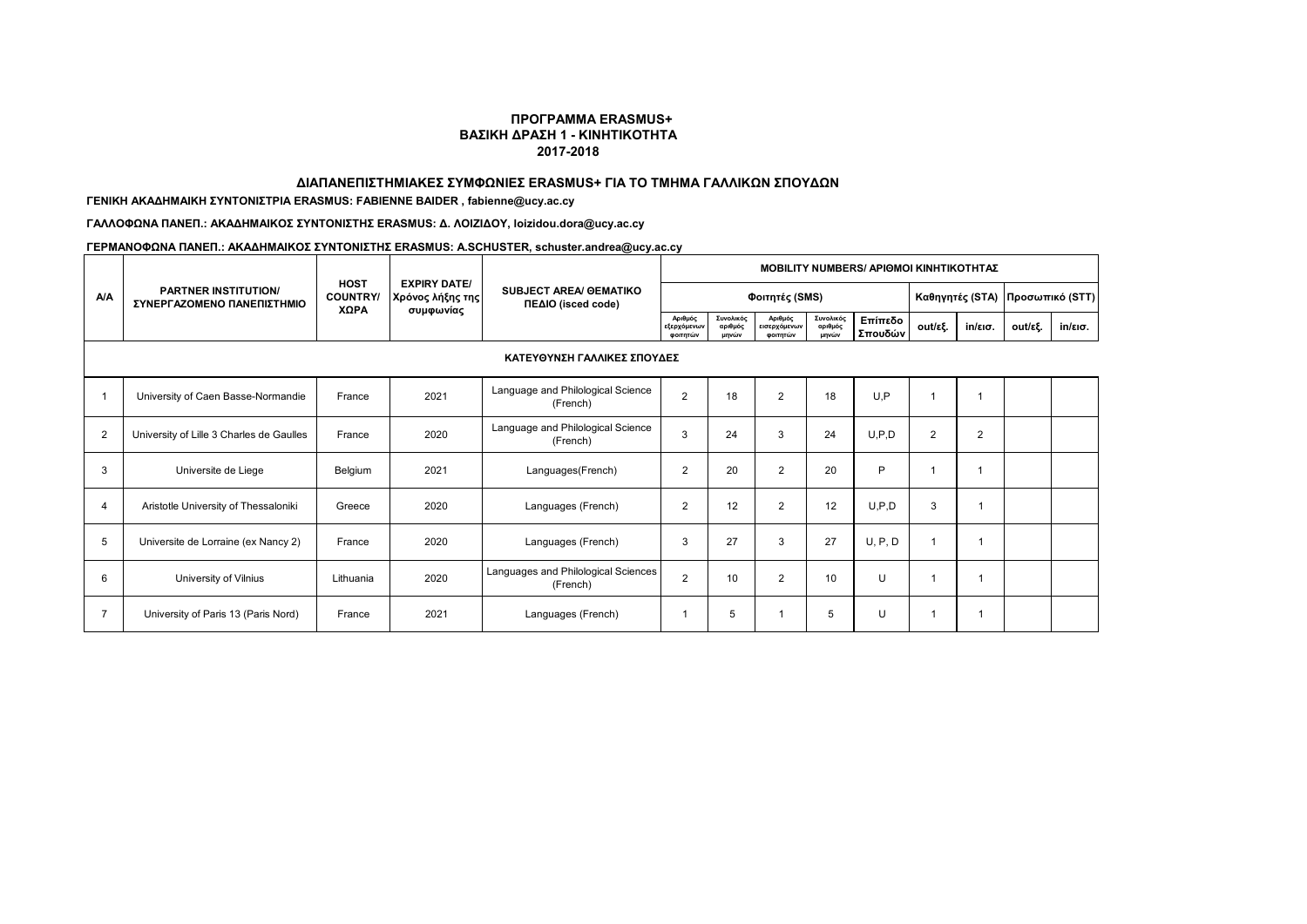#### **ΔΙΑΠΑΝΕΠΙΣΤΗΜΙΑΚΕΣ ΣΥΜΦΩΝΙΕΣ ERASMUS+ ΓΙΑ ΤΟ ΤΜΗΜΑ ΓΑΛΛΙΚΩΝ ΣΠΟΥΔΩΝ**

## **ΓΕΝΙΚΗ AKAΔΗΜΑΙΚΗ ΣΥΝΤΟΝΙΣΤΡΙΑ ERASMUS: FABIENNE BAIDER , fabienne@ucy.ac.cy**

## **ΓΑΛΛΟΦΩΝΑ ΠΑΝΕΠ.: ΑΚΑΔΗΜΑΙΚΟΣ ΣΥΝΤΟΝΙΣΤΗΣ ERASMUS: Δ. ΛΟΙΖΙΔΟΥ, loizidou.dora@ucy.ac.cy**

|            |                                                           |                                               |                                                              |                                                          | <b>MOBILITY NUMBERS/ APIOMOI KINHTIKOTHTAΣ</b> |                |                             |                       |         |                |                 |                 |  |
|------------|-----------------------------------------------------------|-----------------------------------------------|--------------------------------------------------------------|----------------------------------------------------------|------------------------------------------------|----------------|-----------------------------|-----------------------|---------|----------------|-----------------|-----------------|--|
| <b>A/A</b> | <b>PARTNER INSTITUTION/</b><br>ΣΥΝΕΡΓΑΖΟΜΕΝΟ ΠΑΝΕΠΙΣΤΗΜΙΟ | <b>HOST</b><br><b>COUNTRY/</b><br><b>YODA</b> | <b>EXPIRY DATE/</b><br>Χρόνος λήξης της<br>$\sigma$ uumumínc | <b>SUBJECT AREA/ GEMATIKO</b><br>ΠΕΔΙΟ (isced code)      |                                                | Φοιτητές (SMS) |                             |                       |         |                | Καθηγητές (STA) | Προσωπικό (STT) |  |
| 8          | Universite de Haute Alsace                                | France                                        | 2020                                                         | Language and Philological Science<br>(French)            | 2                                              | 20             | $\overline{2}$              | 20                    | U.P     | $\overline{1}$ | $\mathbf{1}$    |                 |  |
| 9          | Universite Paul Valery (Montpellier III)                  | France                                        | 2020                                                         | Language and Philological Science<br>(French)            | 5                                              | 45             | 5                           | 45                    | U.P.D   | $\overline{1}$ | -1              |                 |  |
| 10         | Universite Cergy Pontoise                                 | France                                        | 2020                                                         | Language and Philological Science<br>(French)            | $\overline{2}$                                 | 20             | $\overline{2}$              | 20                    | U.P     | $\mathbf{1}$   | $\mathbf{1}$    |                 |  |
| 11         | Universite Frangois Rabelais (Tours)                      | France                                        | 2021                                                         | Foreign Languages(French<br>Language)                    | 2                                              | 20             | $\overline{2}$              | 20                    | U       | $\mathbf{1}$   | -1              |                 |  |
| 12         | Universite Jean Moulin Lyon 3                             | France                                        | 2021                                                         | Languages (French)                                       | 4<br>or<br>2                                   | 20             | $\overline{2}$              | 20                    | U       | $\overline{1}$ | $\mathbf{1}$    |                 |  |
| 13         | L' Universite de Franche-Comte                            | France                                        | 2020                                                         | Language and Philological Science<br>(French)            | $\overline{2}$                                 | 18             | $\overline{2}$              | 18                    | U.P     | $\mathbf{1}$   | $\mathbf{1}$    |                 |  |
| 14         | Katholische Universitat Eichstatt-<br>Ingolstadt          | Germany                                       | 2021                                                         | Languages and Philological Sciences<br>(French)          | $\overline{2}$                                 | 10             | 2                           | 10 <sup>1</sup>       | U       | $\mathbf{1}$   | $\mathbf{1}$    |                 |  |
| 15         | Universita degli Studi di Genova                          | Italy                                         | 2021                                                         | Literature and Linguistics(French)                       | $\mathbf 1$<br>1                               | 10<br>10       | $\mathbf 1$<br>$\mathbf{1}$ | 10<br>10 <sup>1</sup> | P<br>D. | $\mathbf{1}$   | 1               |                 |  |
| 16         | UNIVERSITE DE PARIS-SORBONNE<br>(PARIS IV)                | France                                        | 2020                                                         | Languages (French)                                       | -1<br>1                                        | 10<br>10       | -1<br>$\mathbf{1}$          | 10<br>10              | U<br>P  | -1             | 1               |                 |  |
| 17         | Universite de Poitiers                                    | France                                        | 2020                                                         | Languages (French)                                       | $\overline{2}$                                 | 20             | 2                           | 20                    | U.P     | $\mathbf{1}$   | $\mathbf{1}$    |                 |  |
| 18         | Universite Sorbonne Nouvelle-Paris 3                      | France                                        | 2020                                                         | Languages (French)                                       | $\overline{2}$                                 | 18             | 2                           | 18                    | U.P     | $\mathbf{1}$   | 1               |                 |  |
| 19         | <b>IONIO UNIVERSITY</b>                                   | Greece                                        | 2021                                                         | Languages (French)                                       | $\overline{2}$                                 | 20             | 2                           | 20                    | U.P     | $\mathbf{1}$   | $\mathbf{1}$    |                 |  |
| 20         | Universitat Augsburg                                      | Germany                                       | 2021                                                         | Languages and Philological Sciences<br>(French language) | $\overline{2}$                                 | 10             | 2                           | 10 <sup>1</sup>       | U.P     | 1              | $\mathbf{1}$    |                 |  |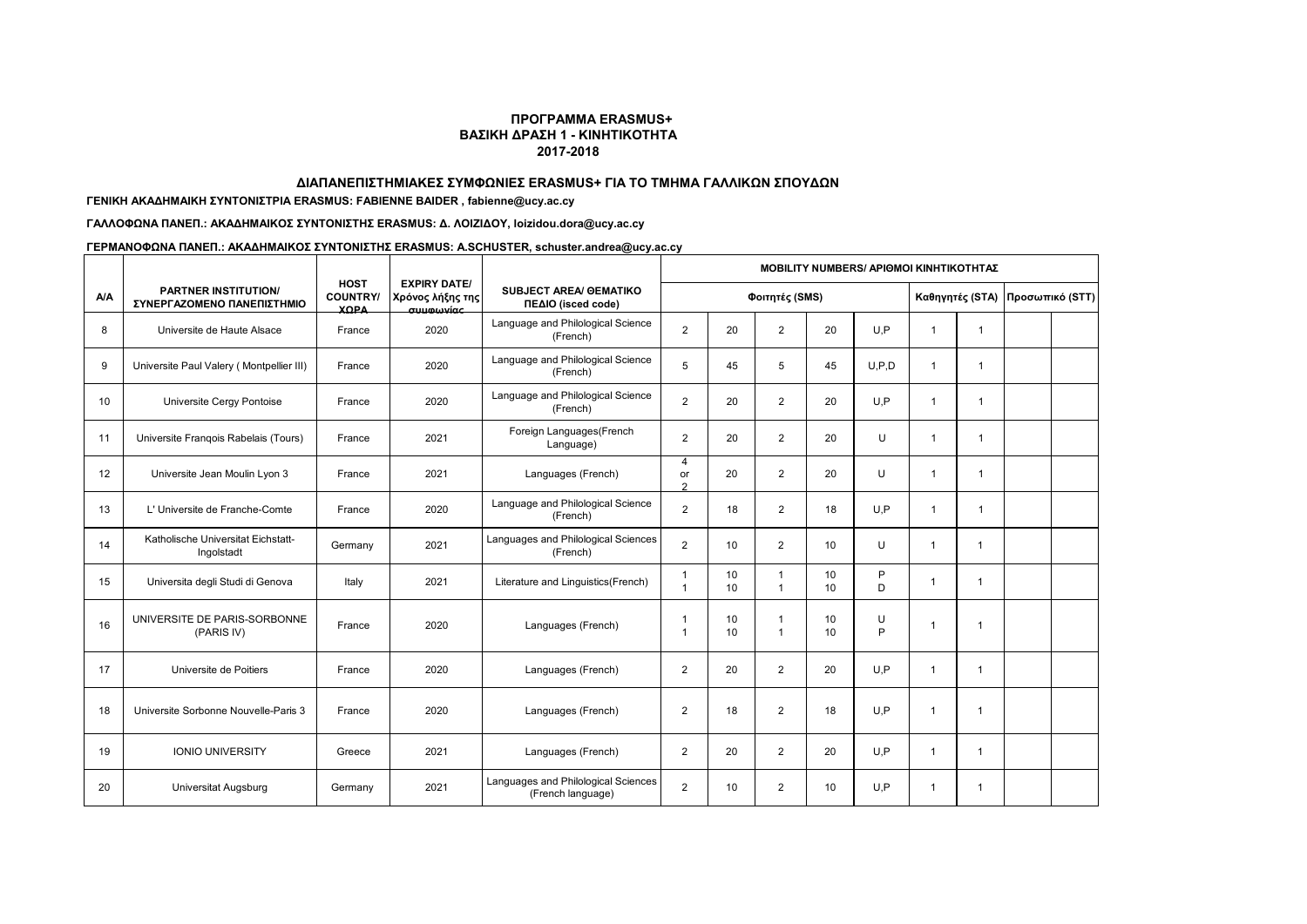### **ΔΙΑΠΑΝΕΠΙΣΤΗΜΙΑΚΕΣ ΣΥΜΦΩΝΙΕΣ ERASMUS+ ΓΙΑ ΤΟ ΤΜΗΜΑ ΓΑΛΛΙΚΩΝ ΣΠΟΥΔΩΝ**

## **ΓΕΝΙΚΗ AKAΔΗΜΑΙΚΗ ΣΥΝΤΟΝΙΣΤΡΙΑ ERASMUS: FABIENNE BAIDER , fabienne@ucy.ac.cy**

## **ΓΑΛΛΟΦΩΝΑ ΠΑΝΕΠ.: ΑΚΑΔΗΜΑΙΚΟΣ ΣΥΝΤΟΝΙΣΤΗΣ ERASMUS: Δ. ΛΟΙΖΙΔΟΥ, loizidou.dora@ucy.ac.cy**

|            |                                                                  |                                               |                                                                                 |                                                          | <b>MOBILITY NUMBERS/ APIOMOI KINHTIKOTHTAZ</b> |    |                |    |         |                 |              |                 |  |
|------------|------------------------------------------------------------------|-----------------------------------------------|---------------------------------------------------------------------------------|----------------------------------------------------------|------------------------------------------------|----|----------------|----|---------|-----------------|--------------|-----------------|--|
| <b>A/A</b> | <b>PARTNER INSTITUTION/</b><br>ΣΥΝΕΡΓΑΖΟΜΕΝΟ ΠΑΝΕΠΙΣΤΗΜΙΟ        | <b>HOST</b><br><b>COUNTRY/</b><br><b>YODA</b> | <b>EXPIRY DATE/</b><br>Χρόνος λήξης της<br><b><i><u><u>automnée</u></u></i></b> | <b>SUBJECT AREA/ GEMATIKO</b><br>ΠΕΔΙΟ (isced code)      | Φοιτητές (SMS)                                 |    |                |    |         | Καθηγητές (STA) |              | Προσωπικό (STT) |  |
| 21         |                                                                  |                                               | 2021                                                                            | Languanges (French and Modern                            | $\overline{2}$                                 | 12 |                |    | U, P, D | $\overline{1}$  |              |                 |  |
|            | <b>Galatasaray University</b>                                    | Turkey                                        |                                                                                 | Languages)                                               |                                                |    | $\overline{c}$ | 12 | U       |                 | $\mathbf{1}$ |                 |  |
| 22         | Catholic University of Lyon                                      | France                                        | 2021                                                                            | Languages (French/translation)                           | $\mathbf{1}$                                   | 5  | 1              | 5  | U.P     | 1               | $\mathbf{1}$ |                 |  |
| 23         | Universite de Liege                                              | Belgium                                       | 2021                                                                            | Languages (Translation)                                  | $\overline{2}$                                 | 20 | $\overline{4}$ | 20 | U       | -1              | 1            |                 |  |
| 24         | University of Lodz                                               | Poland                                        | 2017                                                                            | Linguistics and literature<br>(French studies)           | $\overline{2}$                                 | 10 | $\overline{2}$ | 10 | U.P.D   | $\mathbf{1}$    | 1            |                 |  |
| 25         | Universite Grenoble Alpes (ex Universite<br>Stendahl Grenoble 3) | France                                        | 2020                                                                            | Languages(French)                                        | $\overline{2}$                                 | 10 | 2              | 10 | U.P     | 1               | $\mathbf{1}$ |                 |  |
| 26         | Hellenic Open University                                         | Greece                                        | 2021                                                                            | Languages (French)                                       |                                                |    |                |    |         | 1               |              |                 |  |
| 27         | Université d'Artois                                              | France                                        | 2021                                                                            | Languages (French)                                       | $\overline{2}$                                 | 10 | $\overline{2}$ | 10 | P       | 1               | $\mathbf{1}$ |                 |  |
| 28         | Universita Degli Studi di Perugia                                | Italy                                         | 2020                                                                            | Philosophy and ethics/<br>Sociology and cultural studies | $\mathbf{1}$                                   | 5  | $\overline{1}$ | 5  | U.P.D   | $\overline{1}$  | $\mathbf{1}$ |                 |  |
| 29         | Universidad Autonoma de Madrid                                   | Spain                                         | 2020                                                                            | Languages                                                |                                                |    |                |    |         |                 | 1            |                 |  |
| 30         | Universite du Maine<br>(Department of Didactics)                 | France                                        | 2020                                                                            | Languages(French)                                        | $\overline{2}$                                 | 10 | $\overline{2}$ | 10 | U.P     | $\overline{1}$  | $\mathbf{1}$ |                 |  |
| 31         | Universite du Maine<br>(Department of Letters)                   | France                                        | 2020                                                                            | Literature and Linguistics                               | $\overline{2}$                                 | 10 | 2              | 10 | U.P     | $\overline{1}$  | $\mathbf{1}$ |                 |  |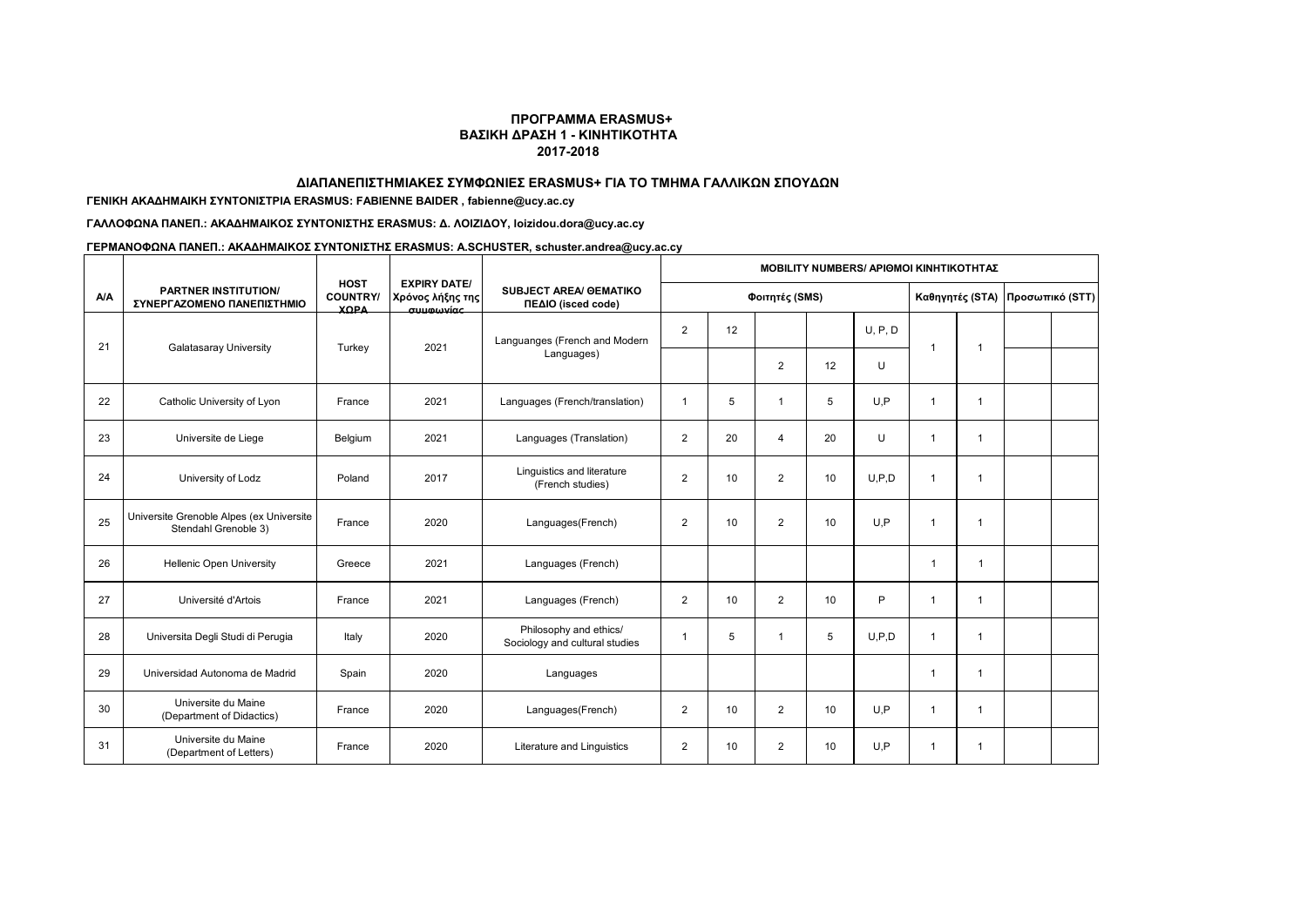### **ΔΙΑΠΑΝΕΠΙΣΤΗΜΙΑΚΕΣ ΣΥΜΦΩΝΙΕΣ ERASMUS+ ΓΙΑ ΤΟ ΤΜΗΜΑ ΓΑΛΛΙΚΩΝ ΣΠΟΥΔΩΝ**

### **ΓΕΝΙΚΗ AKAΔΗΜΑΙΚΗ ΣΥΝΤΟΝΙΣΤΡΙΑ ERASMUS: FABIENNE BAIDER , fabienne@ucy.ac.cy**

**ΓΑΛΛΟΦΩΝΑ ΠΑΝΕΠ.: ΑΚΑΔΗΜΑΙΚΟΣ ΣΥΝΤΟΝΙΣΤΗΣ ERASMUS: Δ. ΛΟΙΖΙΔΟΥ, loizidou.dora@ucy.ac.cy**

|            |                                                           |                                               |                                                                      |                                                                                  | <b>MOBILITY NUMBERS/ APIOMOI ΚΙΝΗΤΙΚΟΤΗΤΑΣ</b> |    |            |    |       |  |  |                                   |  |  |
|------------|-----------------------------------------------------------|-----------------------------------------------|----------------------------------------------------------------------|----------------------------------------------------------------------------------|------------------------------------------------|----|------------|----|-------|--|--|-----------------------------------|--|--|
| <b>A/A</b> | <b>PARTNER INSTITUTION/</b><br>ΣΥΝΕΡΓΑΖΟΜΕΝΟ ΠΑΝΕΠΙΣΤΗΜΙΟ | <b>HOST</b><br><b>COUNTRY/</b><br><b>YODA</b> | <b>EXPIRY DATE/</b><br>Χρόνος λήξης της<br>$\sigma$ uumuwac $\sigma$ | <b>SUBJECT AREA/ GEMATIKO</b><br>ΠΕΔΙΟ (isced code)                              | Φοιτητές (SMS)                                 |    |            |    |       |  |  | Καθηγητές (STA)   Προσωπικό (STT) |  |  |
| 32         | University of Rennes 2                                    | France                                        | 2020                                                                 | Sociology and Culture Studies /<br>Journalism and information<br>(communication) | 2                                              | 18 | $\sqrt{2}$ | 18 | P.D   |  |  |                                   |  |  |
| 33         | Institut Catholique de Toulouse                           | France                                        | 2020                                                                 | Languages(French)                                                                |                                                | 10 |            | 10 | U.P   |  |  |                                   |  |  |
| 34         | University of Clermont Auvergne                           | France                                        | 2020                                                                 | Languages(French)                                                                |                                                | 20 |            | 20 | U.P.D |  |  |                                   |  |  |